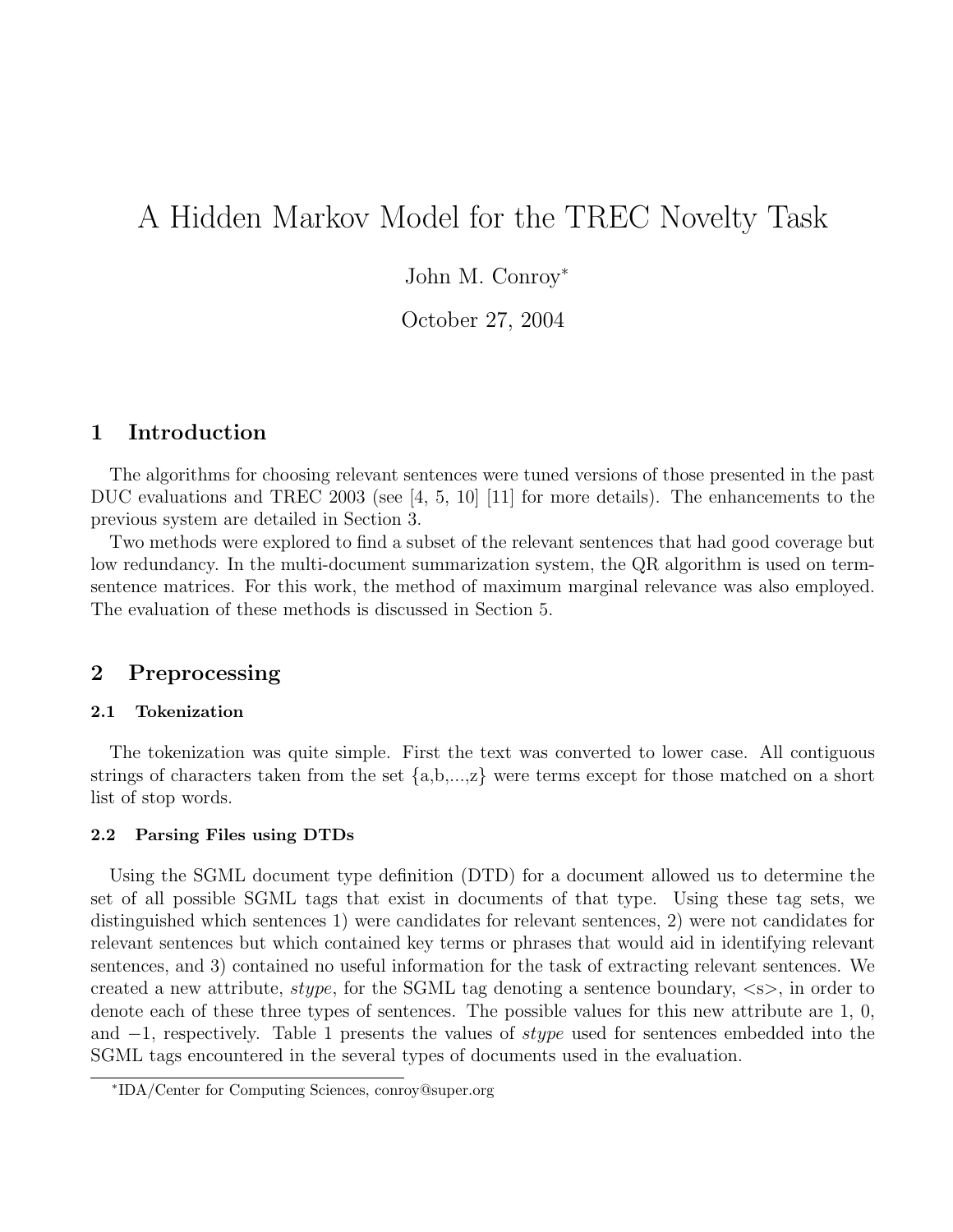| File    | <b>DTD</b>       | Filename     | SGML Tag                                         | stype            |
|---------|------------------|--------------|--------------------------------------------------|------------------|
| $APW^*$ | <b>ACQUAINT</b>  | acquaint.dtd | $<$ TEXT>                                        |                  |
| $NYT^*$ |                  |              | <headline></headline>                            |                  |
| $XIE^*$ |                  |              |                                                  | $\left( \right)$ |
| $FBIS*$ | <b>FBIS</b>      | fbis.dtd     | $<$ TEXT>                                        |                  |
|         |                  |              | $\langle TI \rangle$                             |                  |
|         |                  |              | $\langle H1 \rangle, \ldots, \langle H8 \rangle$ | $\left( \right)$ |
| $FR^*$  | Federal Register | fr.dtd       | $<$ TEXT>                                        |                  |
|         |                  |              | $<$ SUMMARY $>$                                  |                  |
|         |                  |              | $<$ SUPPLEM>                                     |                  |
|         |                  |              | <footnote></footnote>                            |                  |
|         |                  |              | $<$ DOCTITLE>                                    | $\left( \right)$ |
| $FT^*$  | Financial Times  | ft.dtd       | $<$ TEXT $>$                                     |                  |
|         |                  |              | $<$ HEADLINE $>$                                 | $\left( \right)$ |
| $LA*$   | <b>LA</b> Times  | latimes.dtd  | $<$ TEXT>                                        |                  |
|         |                  |              | <headline></headline>                            | $\left( \right)$ |
|         |                  |              | $<$ SUBJECT>                                     |                  |
|         |                  |              | $<$ GRAPHIC>                                     |                  |

Table 1: Mapping SGML tags to stype values. All tags not shown but allowed by each DTD are assigned  $style = -1$ .

Choosing to embed information into the document itself instead of creating a processing module in our algorithm allowed us flexibility in using the information throughout the various stages of our system. Furthermore, it will allow us to expand the types of sentence classification without changing the code.

## 3 Finding Relevant Sentences

An HMM, in contrast to a naive Bayesian approach  $([1], [7])$ , has fewer assumptions of independence. In particular, it does not assume that the probability that sentence  $i$  is relevant is independent of whether sentence  $i - 1$  is relevant. In the HMM developed for this evaluation, we used a joint distribution for the features set which varied based upon the position in the document.

All of the features used by the HMM were based upon the terms (as defined in Section 2.1) found in a sentence. The features for the HMM were as follows:

- the entropy of the terms in the sentence–value is  $o_0(i) = -\sum_j p_j log(p_j)$  where j ranges over all the terms in sentence i and  $p_j$  is the probability of term j for the given document.
- number of signature terms,  $n_{sig}$ , in a sentence—value is  $o_1(i) = \log(n_{sig} + 1)$ .
- number of tokens,  $n_{tok}$ , in a sentence—value is  $o_2(i) = \log(n_{tok} + 1)$ .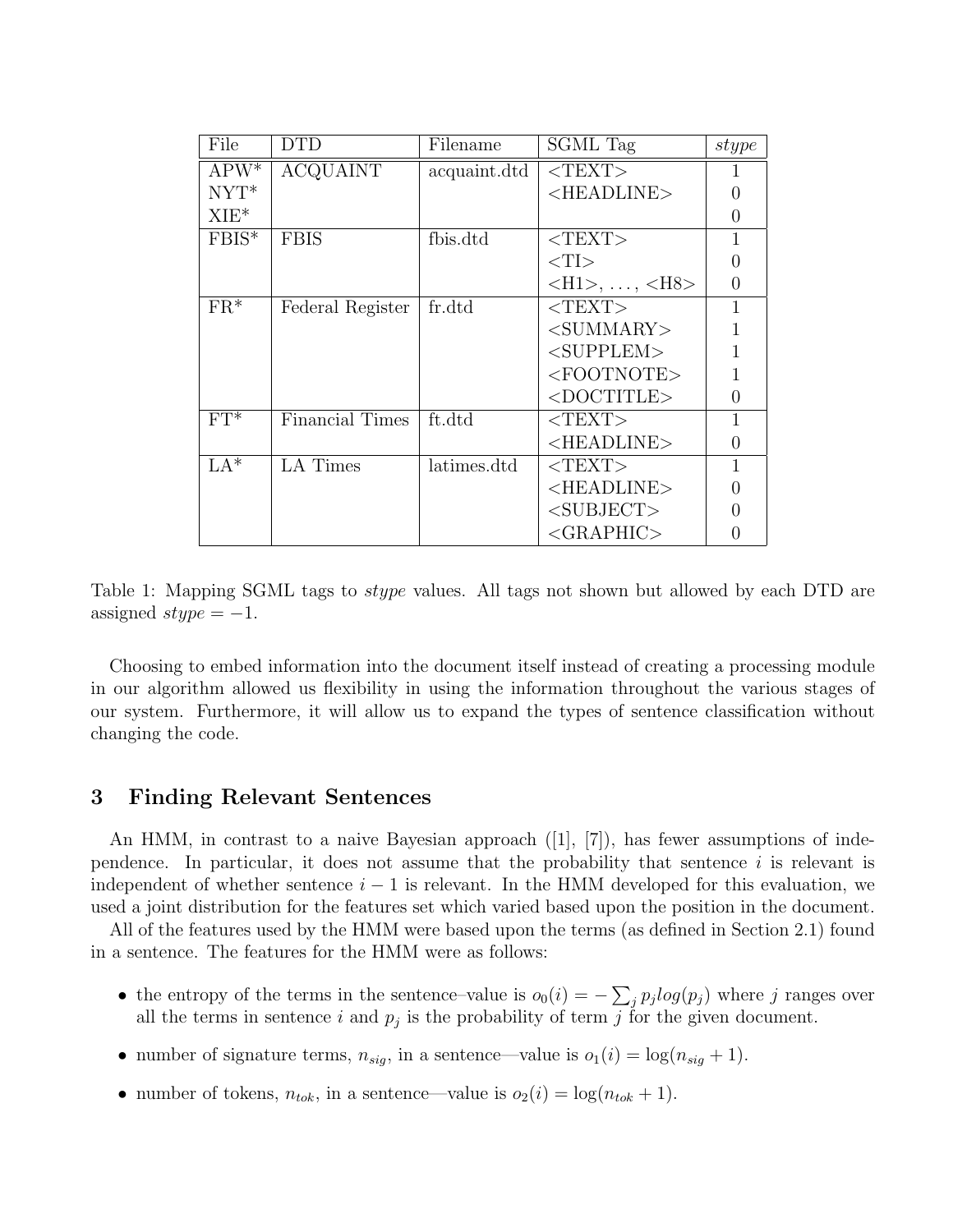

Figure 1: Markov Chain to Extract 2 Lead Sentences and Supporting Sentences

• position of the sentence in the document—built into the state-structure of the HMM.

The signature terms are the terms that are more likely to occur in the document (or document set) than in the corpus at large. To identify these terms, we used the log-likelihood statistic suggested by Dunning [6] and used first in summarization by Lin and Hovy [8]. The statistic is equivalent to a mutual information statistic and is based on a 2-by-2 contingency table of counts for each term.

The features were normalized component-wise to have mean zero and variance one. In addition, the features for sentences with  $style$  0 and -1 were coerced to be -1, which forced these sentences to have an extremely low probability of being selected as relevant sentences.

An HMM handles the positional dependence, dependence of features, and Markovity. (For more details about HMMs, see [2] and [9].) The model we proposed has  $2s + 1$  states, with s relevance states and  $s + 1$  non-relevance states. A picture of the Markov chain is given in Figure 1. Note that we allowed hesitation only in non-relevance states and skipping of states only from relevance states. This chain was designed to model the extraction of up to  $s - 1$  lead relevant sentences and an arbitrary number of supporting relevant sentences. Using training data, we obtained a maximum-likelihood estimate for each transition probability and this formed an estimate, M, for the transition matrix for our Markov chain, where element  $(i, j)$  of M is the estimated probability of transitioning from state i to state j.

Associated with each state i is an output function,  $b_i(O) = Pr(O|state i)$ , where O is an observed vector of features. We made the simplifying assumption that the features were multivariate normal. The output function for each state was estimated by using the training data to compute the maximum-likelihood estimate of its mean and covariance matrix. We estimated  $2s + 1$  means, but assumed that all of the output functions shared a common covariance matrix.

Training for the HMM was straightforward given marked data. Since the states of the HMM were known in the training data, creating the model simply amounted to computing the maximum likelihood statistics given the counts.

In particular, the training data helped determine the number of states for the HMM. The upshot was that a state space consisting of nine states (five relevance states and four non-relevance states) was optimal given TREC 2003 data. With this model we computed  $\gamma_i(i)$ , the probability that sentence  $j$  corresponded to state  $i$ . We computed the probability that a sentence was a relevant sentence by summing  $\gamma_i(i)$  over all even values of i, values corresponding to relevance states. This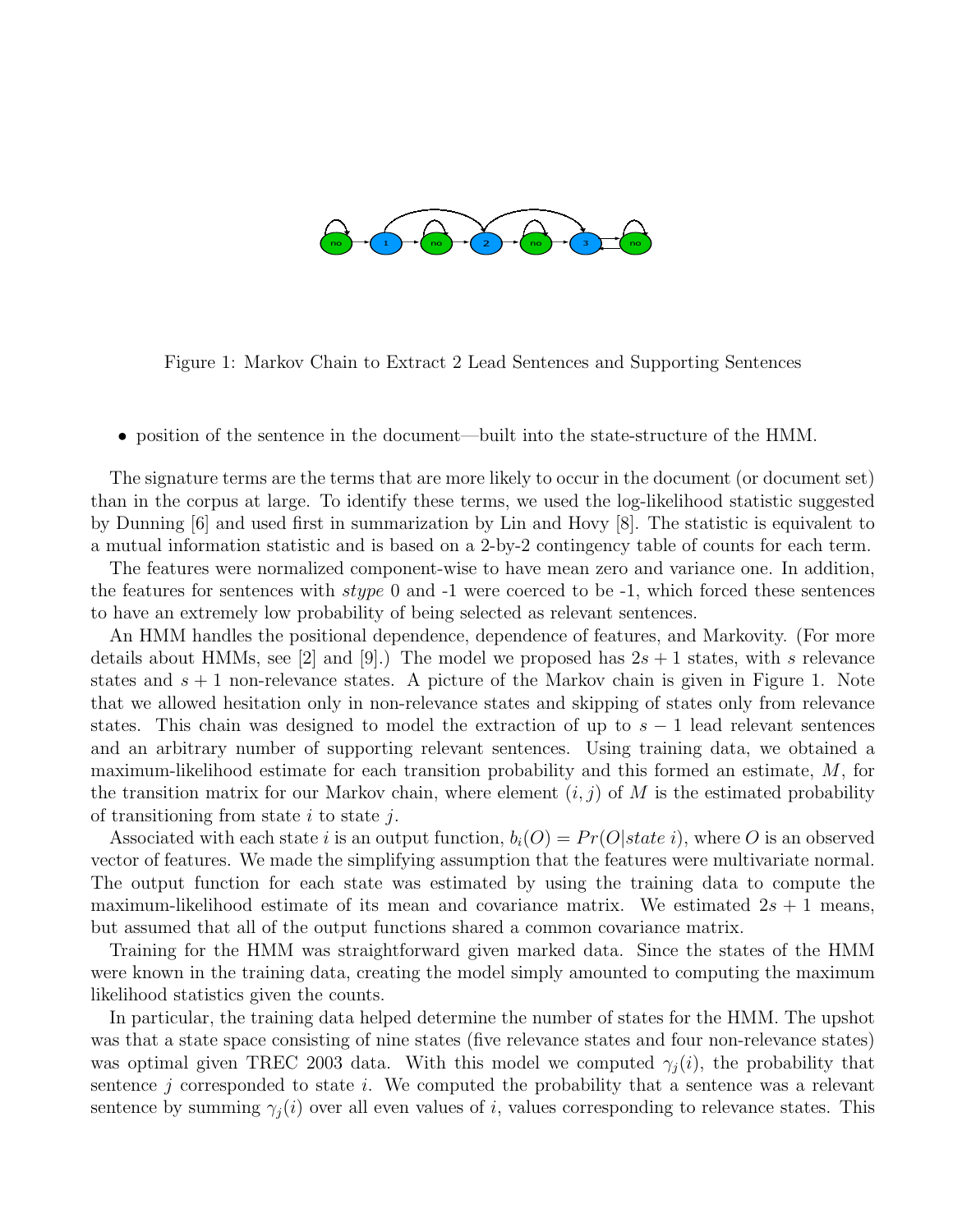posterior probability, which we define as  $g_j$ , was used to select the most likely relevant sentences. We refer the reader to [3] for details.

This posterior probability was used to select which sentences were likely to be relevant. The selection algorithm attempted to choose the number of sentences so that the expected  $F_1$  score was maximized. The approximate  $F_1$  score was computed based on the expected precision,  $E(P)$ , and expected recall,  $E(R)$ , as follows:

$$
\widehat{F_1} = \frac{2E(P)E(R)}{E(P) + E(R)}
$$

where

$$
E(P) = \frac{\sum_{t \in S} g_t}{|S|}
$$

where  $|S|$  is the cardinality of the set S of sentences selected, and

$$
E(R) = \frac{\sum_{t \in S} g_t}{\sum_t g_t}.
$$

The set S was chosen by selectively choosing the sentences in decreasing order of their probability of being a relevant sentence. The score  $\widehat{F_1}$  was then computed and the set S increased as long as  $F_1$  increased.

### 4 Finding New Sentences

To choose a subset of the candidate relevant sentences to produce new sentences we experimented with two algorithms: a pivoted QR decomposition and MMR. These methods work on the term– sentence matrix, A, where  $A_{ij}$  is 1 if term i occurs in relevant sentence j. Before applying the sentence selection algorithms, the columns of A were normalized; the Euclidean length of a column was set equal to the probability that the corresponding sentence was indeed relevant. For Tasks 2 and 4 these probabilities were 1 since the relevant sentences were given, while for Task 3, the probability was equal to the score produced by the HMM for that sentence,  $g_j$ .

A QR decomposition with partial pivoting, can be applied to the weighted term-sentence matrix  $A_w = A$ . The QR decomposition was used to determine whether a sentence should be considered new or redundant. In the QR factorization a sentence was considered redundant if the vector corresponding to it had a low value for  $\widehat{F_1}$ . This is in contrast to the method we used in 2003 where a small weight, say less than  $\tau$ , a predefined threshold. [I believe this change in part accounted for the lower performance on Task 2.] Likewise this method was used by the MMR to determine when a redundant sentence was found.

The standard implementation of the pivoted QR decomposition is a "Gram-Schmidt" process and was used to select new sentences as follows.

Algorithm 4.1 (Pivoted QR Decomposition) Suppose  $A_w$  has m rows and n columns: i.e., the document has m unique terms and n sentences. The following iteration constructs a matrix  $Q$ with columns  $q_i$ , a matrix R with nonzero elements  $r_{ji}$ , and an ordering for the columns in an array Index.

For  $i = 1, 2, ..., \min(m, n)$ ,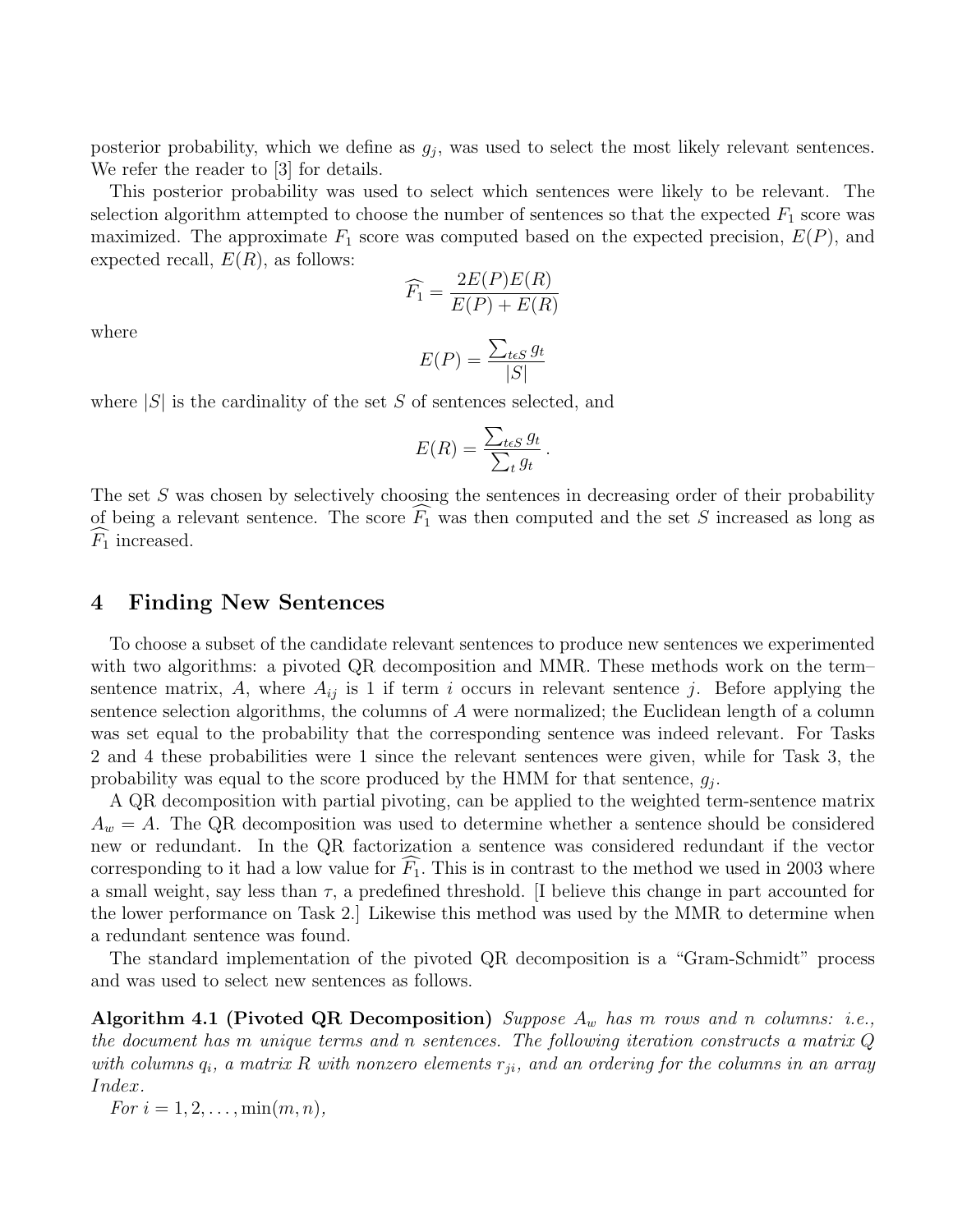Among the remaining columns of  $A_w$ , choose the column with maximal norm. Denote this column by  $a_{\ell}$ , where  $\ell$  is its index in the original matrix.

Set  $Index_i = \ell$ .

Set  $q_i = a_\ell / ||a_\ell||$ .

Update the other columns of  $A_w$  to make them orthogonal to the chosen column: for each unchosen column  $a_j$ , set  $r_{ji} = a_j^T q_i$  and set  $a_j = a_j - r_{ji} q_i$ .

The set of "new" sentences of size k contains sentences  $Index_1, \ldots, Index_k$ .

## 5 Results

For Task 1 the HMM used for TREC was trained using the marked relevant and new sentences in the Novelty data from TREC 2003. Specifically, for Task 1 two models were built. The first model used only one output for the HMM,  $(o_1,$  the number log of the number of signature terms+1). These runs have the prefix ccs1f. A second model used all three features and these entries have the prefix ccs3f.

Note that for Task 1 the suffixes "mmrt1" and "qrt1" denote the results using an MMR and those using just a pivoted QR, respectively. The suffix  $0t1$  simply passes all tagged relevant sentences as novel.

The median F1 scores are given in the tables for the entries and as well as the median rank of the entry based on the other Novelty submission, which there were 60 for Task 1. In addition, we computed the median F1 score for the document sets that contained only relevant documents, i.e., those with exactly 25 documents (SZ=25) versus those with some non-relevant documents in the set  $(SZ>25)$ . Finally, we see the F1 scores for document sets which were Event topics versus Opinion topics.

| Run         | Median    | Median | Median | Median | $SZ = 25$ | SZ>25 | Event | Opinion     |
|-------------|-----------|--------|--------|--------|-----------|-------|-------|-------------|
|             | Precision | Recall | F1     | Rank   |           |       | F1    | $_{\rm F1}$ |
| ccs1f0t1    | 20        | 82     | 32     | 41     | 48        | 30    | 44    | 24          |
| ccs1ftop0t1 | 20        | 75     | 31     | 48     | 48        | 29    | 42    | 24          |
| ccs3fmmrt1  | 22        | 86     | 34     | 36     | 49        | 28    | 43    | 25          |
| ccs3fqrt1   | 21        | 94     | 34     | 34     | 49        | 31    | 47    | 25          |
| ccs3ftop0t1 | 22        | 86     | 34     | 36     | 49        | 28    | 43    | 25          |

Table 2: Performance of CCSUM on Task 1: Relevant Sentences; 60 Total Entries

In Task 2 we were given the relevant sentences and had to determine the new sentences. We submitted 5 approaches: a pivoted  $QR$  (ccsumqrt2), and four variations of MMR entries, which varied the weighting parameter between the HMM score and the redundancy penalty. For the task of selecting the new sentences given a list of putative relevant sentences (Task 2), our entries did much poorer this year than last year, where the pivoted QR did comparably with the best entries submitted. (We are still investigating; however, as mentioned above we believe this may have been due to the new stopping selection scheme.)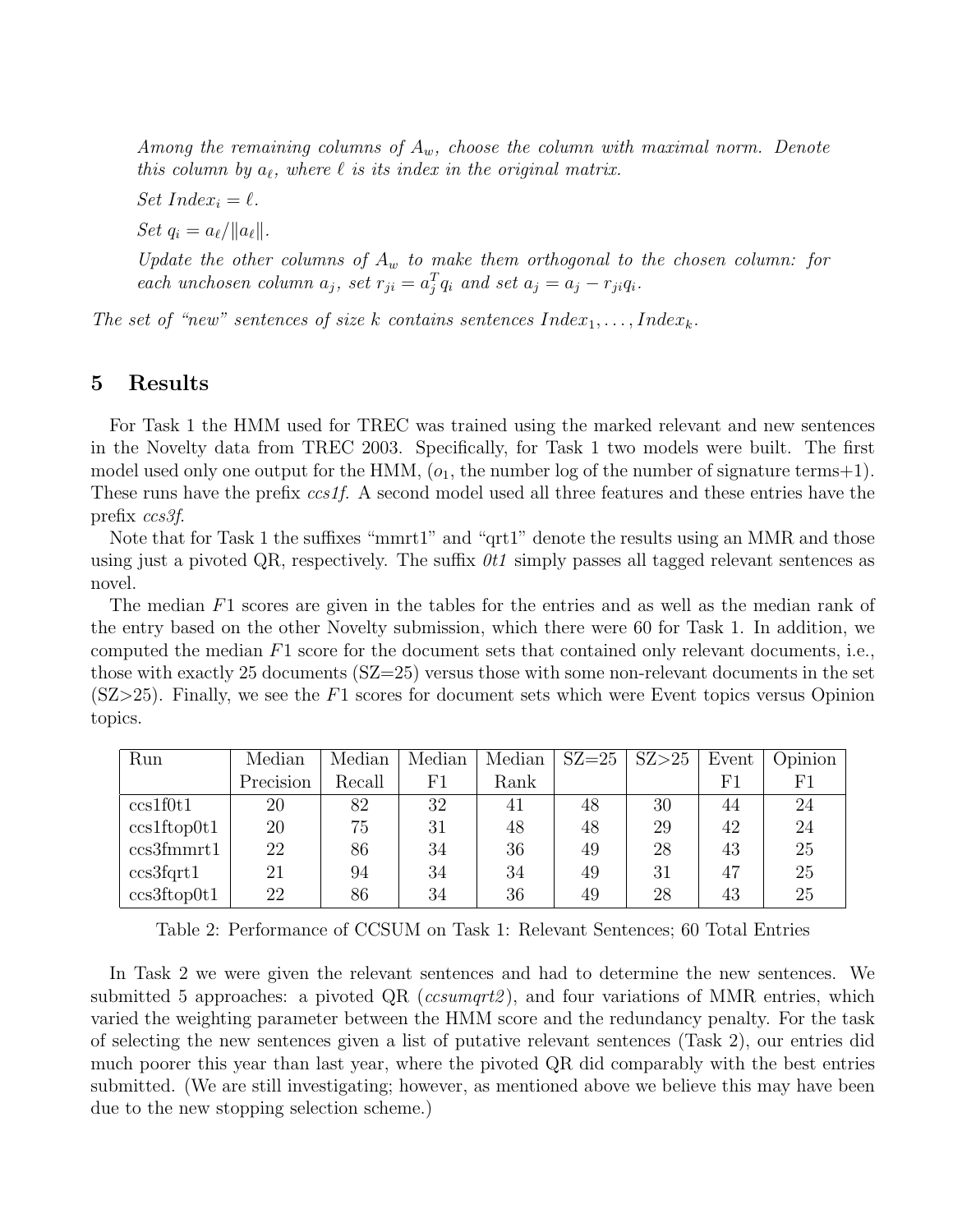| Run         | Median    | Median | Median | Median | $SZ = 25$ | SZ>25 | Event | Opinion |
|-------------|-----------|--------|--------|--------|-----------|-------|-------|---------|
|             | Precision | Recall | F1     | Rank   |           |       | F1    | F1      |
| ccs1f0t1    |           | 82     | 13     | 44     | 11        | 14    | 18    | 11      |
| ccs1ftop01t |           | 74     | 13     | 42     | 11        | 13    | 18    | 10      |
| ccs3fmmrt1  |           | 84     | 13     | 40     | 13        | 13    | 18    | 11      |
| ccs3fqrt1   |           | 88     | 14     | 39     | 13        | 14    | 20    | 11      |
| ccs3ftop0t1 |           | 86     | 13     | 41     | 12        | 13    | 18    |         |

Table 3: Performance of CCSUM on Task 1: New Sentences; 60 Total Entries

| Run         | Median    | Median | Median   | Median | $SZ = 25$ | SZ > 25 | Event    | Opinion  |
|-------------|-----------|--------|----------|--------|-----------|---------|----------|----------|
|             | Precision | Recall | $\rm F1$ | Rank   |           |         | $\rm F1$ | $\rm F1$ |
| ccsmmr2t2   | 48        | 55     | 48       | 50     | 44        | 49      | 47       | 51       |
| ccsmmr3t2   | 46        | 84     | 60       | 33     | 56        | 62      | 58       | 62       |
| ccsmmr4t2   | 44        | 96     | 60       | 24     | 58        | 64      | 59       | 64       |
| ccsmmr5t2   | 42        | 100    | 59       | 33     | 55        | 63      | 56       | 62       |
| $ccsqrt{2}$ | 42        | 100    | 60       | 28     | 57        | 64      | 58       | 64       |

Table 4: Performance of CCSUM on Task 2: New Sentences; 55 Total Entries

In Task 3 we were given the relevant and new sentences for the first 5 documents of each of the document sets. We realized after submitting our results two of our entries (not shown in the table here) were bogus. They were processed as if they were Task 2 entries and are invalid entries. As such these entries scored 0 for relevant sentences and the best for the novel sentences!

| Run          | Median    | Median | Median | Median | $SZ = 25$ | SZ > 25 | Event | Jpinion |
|--------------|-----------|--------|--------|--------|-----------|---------|-------|---------|
|              | Precision | Recall |        | Rank   |           |         |       |         |
| ccs3fmmr95t3 | $20\,$    | 70     | 32     | 39     | 44        | 29      | 39    | 25      |
| ccs3fmmrt3   | $20\,$    | 70     | 32     | 20     | 44        | 29      | 39    | 25      |

Table 5: Performance of CCSUM on Task 3:Relevant Sentences; 38 Total Entries

## References

- [1] C. Aone, M. Okurowski, J. Gorlinsky, and B. Larsen. "A Scalable Summarization System Using Robust NLP". In Proceedings of the ACL'97/EACL'97 Workshop on Intelligent Scalable Text Summarization, pages 66–73, 1997.
- [2] L. Baum, T. Petrie, G. Soules, and N. Weiss. "A Maximization Technique Occurring in the Statistical Analysis of Probabilistic Functions of Markov Chains". Ann. Math. Stat., 41:164– 171, 1970.
- [3] J. Conroy and D. O'Leary. "Text Summarization via Hidden Markov Models and Pivoted QR Matrix Decomposition". Technical report, University of Maryland, College Park, Maryland, March, 2001.